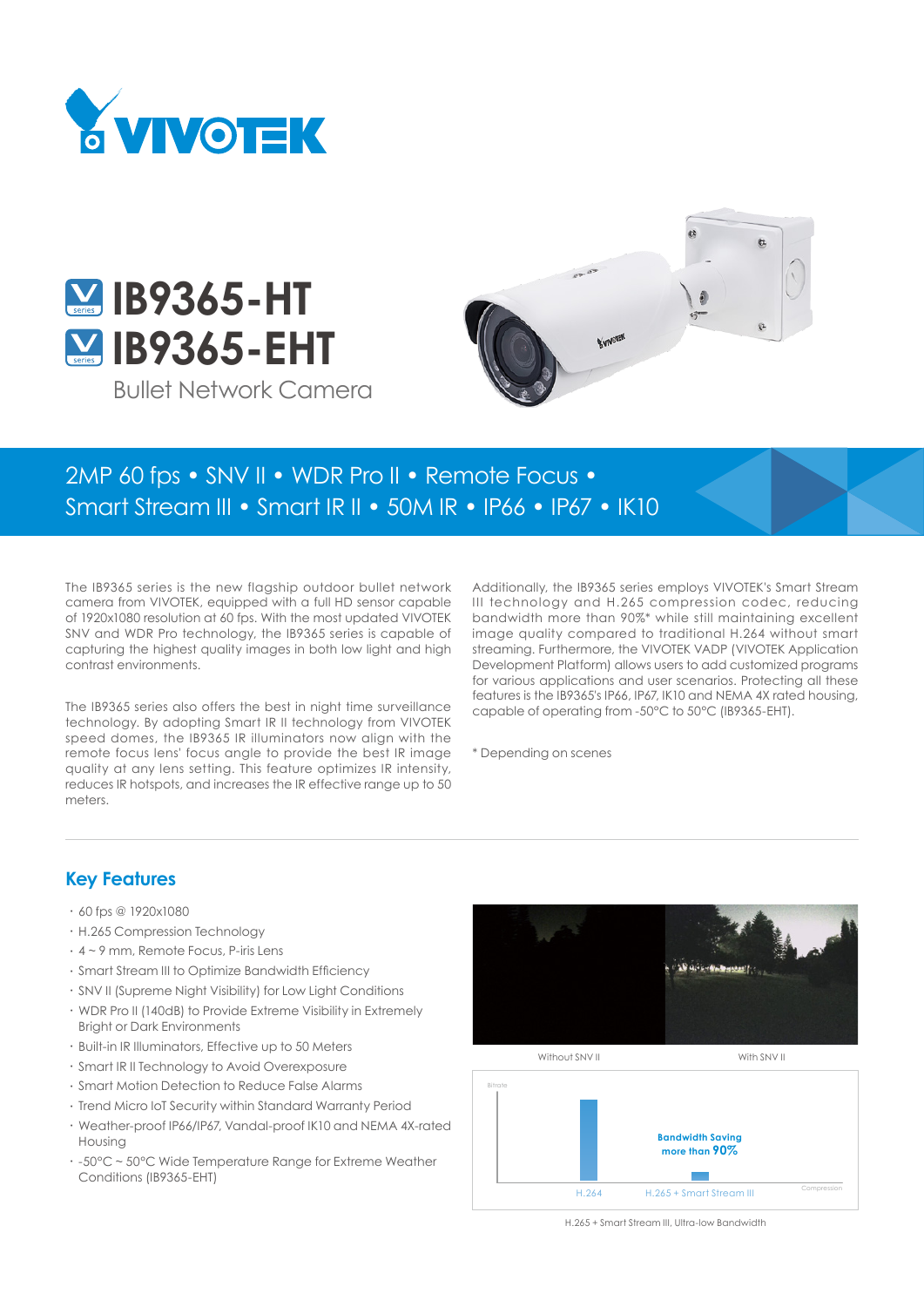## **Technical Specifications**

| Model                                   | IB9365-HT:<br>Vari-focal, Remote Focus<br>IB9365-EHT:<br>Vari-focal, Remote Focus, -50 °C ~ 50 °C                                                                                                                                                                    |
|-----------------------------------------|----------------------------------------------------------------------------------------------------------------------------------------------------------------------------------------------------------------------------------------------------------------------|
| <b>System Information</b>               |                                                                                                                                                                                                                                                                      |
| CPU                                     | Multimedia SoC (System-on-Chip)                                                                                                                                                                                                                                      |
| Flash                                   | 128MB                                                                                                                                                                                                                                                                |
| <b>RAM</b>                              | 512MB                                                                                                                                                                                                                                                                |
| <b>Camera Features</b>                  |                                                                                                                                                                                                                                                                      |
| Image Sensor                            | 1/2" Progressive CMOS                                                                                                                                                                                                                                                |
| Maximum Resolution                      | 1920x1080                                                                                                                                                                                                                                                            |
| Lens Type                               | Vari-focal, Remote Focus                                                                                                                                                                                                                                             |
| Focal Length                            | $f = 4 \sim 9$ mm<br>$f = 3.5 \sim 11.4$ mm (equivalent focal length @<br>1/2.8"                                                                                                                                                                                     |
| Aperture                                | $F1.3 - F2.2$                                                                                                                                                                                                                                                        |
| Auto-iris                               | P-iris                                                                                                                                                                                                                                                               |
| Field of View                           | $46^\circ \sim 100^\circ$ (Horizontal)<br>$26^\circ \sim 52^\circ$ (Vertical)<br>$53^\circ \sim 120^\circ$ (Diagonal)                                                                                                                                                |
| <b>Shutter Time</b>                     | 1/5 sec. to 1/32,000 sec.                                                                                                                                                                                                                                            |
| <b>WDR</b> Technology                   | <b>WDR Pro II</b>                                                                                                                                                                                                                                                    |
| Day/Night                               | Removable IR-cut filter for day & night<br>function                                                                                                                                                                                                                  |
| Minimum Illumination                    | 0.04 Lux @ F1.3 (Color), 50IRE<br>0.002 Lux @ F1.3 (Color), 30IRE<br>0 Lux with IR illumination on                                                                                                                                                                   |
| <b>Tilt Range</b>                       | $90^\circ$                                                                                                                                                                                                                                                           |
| Rotation Range                          | $180^\circ$                                                                                                                                                                                                                                                          |
| Pan/Tilt/Zoom<br><b>Functionalities</b> | ePTZ:48x digital zoom<br>(4x on IE plug-in, 12x built in)                                                                                                                                                                                                            |
| <b>IR Illuminators</b>                  | Built-in IR illuminators, effective up to 50<br>meters with Smart IR II, IR LED*5                                                                                                                                                                                    |
| On-board Storage                        | Slot type: MicroSD/SDHC/SDXC card slot<br>Seamless Recordina                                                                                                                                                                                                         |
| <b>Video</b>                            |                                                                                                                                                                                                                                                                      |
| Compression                             | H.265, H.264, MJPEG                                                                                                                                                                                                                                                  |
| Maximum Frame Rate                      | 60 fps @ 1920x1080                                                                                                                                                                                                                                                   |
| Maximum Streams                         | 4 simultaneous streams                                                                                                                                                                                                                                               |
| S/N Ratio                               | 66 dB                                                                                                                                                                                                                                                                |
| Dynamic Range                           | 140 dB                                                                                                                                                                                                                                                               |
| Video Streaming                         | Adjustable resolution, quality and constant<br>bit rate control, Smart Stream III                                                                                                                                                                                    |
| Image Settings                          | Time stamp, text overlay, flip & mirror;<br>Configurable brightness, contrast,<br>saturation, sharpness, white balance,<br>exposure control, gain, backlight<br>compensation, privacy masks; Scheduled<br>profile settings, video rotation, 3DNR, DIS,<br><b>HLC</b> |

| <b>Audio</b>             |                                                                                                                                                                                                 |
|--------------------------|-------------------------------------------------------------------------------------------------------------------------------------------------------------------------------------------------|
| Audio Capability         | Two-way audio                                                                                                                                                                                   |
| Compression              | G.711, G.726                                                                                                                                                                                    |
| Interface                | External Mic input<br>External line output                                                                                                                                                      |
| <b>Network</b>           |                                                                                                                                                                                                 |
| Users                    | Live viewing for up to 10 clients                                                                                                                                                               |
| Protocols                | IPv4, IPv6, TCP/IP, HTTP, HTTPS, UPnP, RTSP/<br>RTP/RTCP, IGMP, CIFS/SMB, SMTP, FTP, DHCP,<br>NTP, DNS, DDNS, PPPoE, CoS, QoS, SNMP,<br>802.1X, UDP, ICMP, ARP, SSL/TLS                         |
| Interface                | 10 Base-T/100 Base-TX Ethernet (RJ-45)<br>*It is highly recommended to use standard<br>CAT5e & CAT6 cables which are compliant<br>with the 3P/ETL standard.                                     |
| <b>ONVIF</b>             | Supported, specification available at<br>www.onvif.org                                                                                                                                          |
| <b>Intelligent Video</b> |                                                                                                                                                                                                 |
| Smart Motion Detection   | Five-window video motion detection.<br>human detection, time filter                                                                                                                             |
| <b>Alarm and Event</b>   |                                                                                                                                                                                                 |
| Alarm Triggers           | Motion detection, manual trigger, digital<br>input, periodical trigger, system boot,<br>recording notification, camera tampering<br>detection, audio detection, MicroSD card<br>life expectancy |
| <b>Alarm Events</b>      | Event notification using digital output, HTTP,<br>SMTP, FTP, NAS server and MicroSD card<br>File upload via HTTP, SMTP, FTP, NAS server<br>and MicroSD card                                     |
| <b>General</b>           |                                                                                                                                                                                                 |
| Connectors               | RJ-45 cable connector for Network/PoE<br>connection<br>Audio line in<br>Audio line out<br>AC 24 V<br>DC 12 V<br>Digital input *2<br>Digital output *2<br><b>BNC out</b>                         |
| <b>LED</b> Indicator     | System power and status indicator                                                                                                                                                               |
| Power Input              | IB9365-HT:<br>AC 24V, DC 12V, IEEE 802.3af PoE Class 0<br>IB9365-EHT:<br>AC 24V, DC 12V, IEEE 802.3at PoE Class 4                                                                               |
| Power Consumption        | IB9365-HT: Max. 11.9 W<br>IB9365-EHT: Max. 24.8 W                                                                                                                                               |
| Dimensions               | $\varnothing$ 121 x 121 x 415 mm (w/ junction box)<br>$\varnothing$ 121 x 121 x 351 mm (w/o junction box)                                                                                       |
| Weight                   | $1,942$ g (w/ junction box)<br>$1,475$ g (w/o junction box)                                                                                                                                     |
| Casing                   | IP66, IP67, IK10 (Metal Housing), NEMA 4X                                                                                                                                                       |
| Safety Certifications    | CE, LVD, FCC Class A, VCCI, C-Tick, UL                                                                                                                                                          |